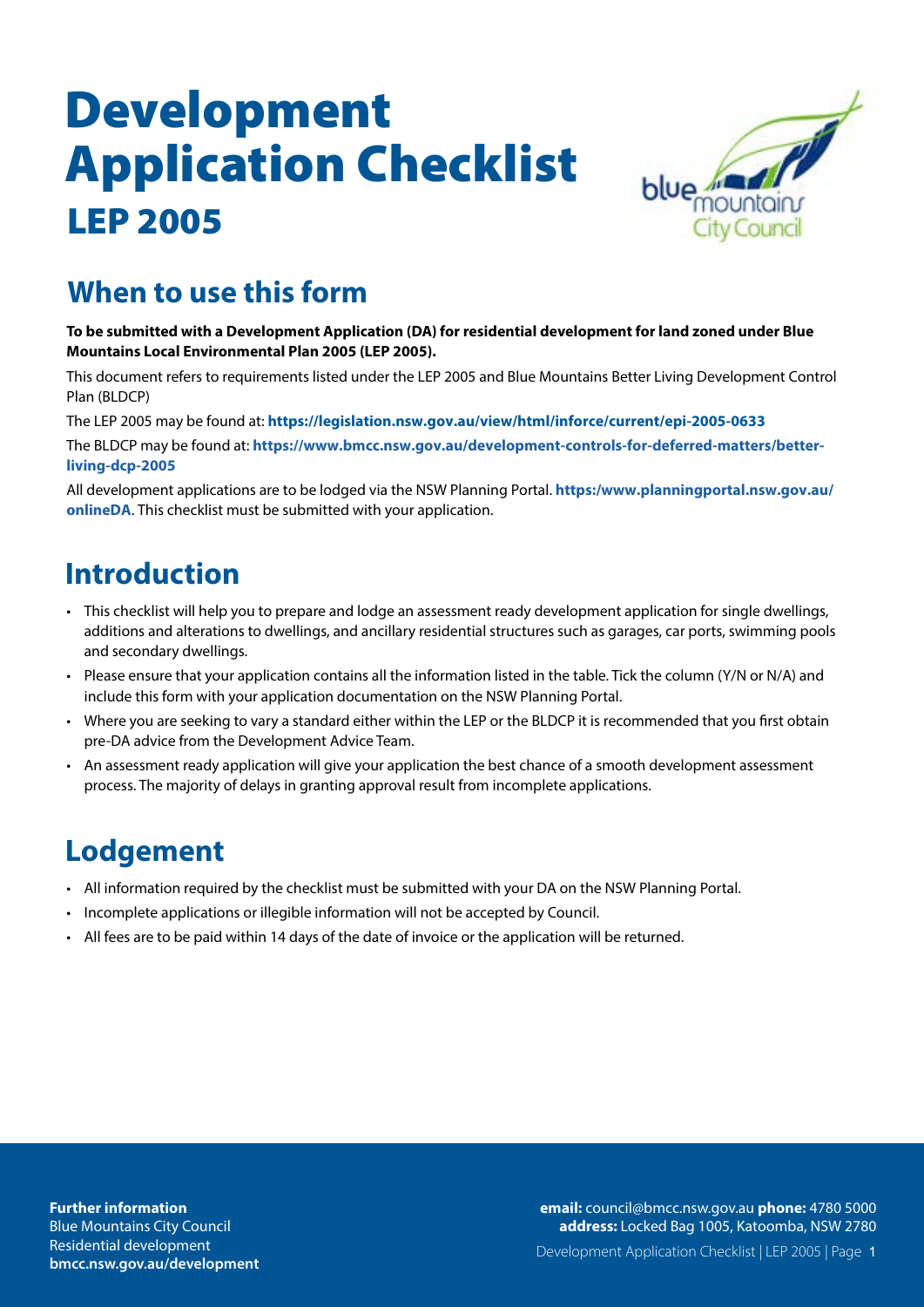#### **Property details**

| Lot Section DP |  |
|----------------|--|
|                |  |
| <b>Address</b> |  |
|                |  |
|                |  |
|                |  |

## **Preliminary Checks**

#### 1. Pre DA advice

Has this proposed development been the subject of formal pre-DA advice? If so, please provide a copy of the advice.

### 2. Cost of development

The DA must nominate the estimated cost of development (which includes consultant fees) as defined in s.251 of the *Environmental Planning and Assessment Regulation 2021*.

Note: This may need to be accompanied by either a Cost Summary Report or a Registered Quantity Surveyor's Detailed Cost Report for development costs more than \$500,000.

| Yes | Nο | N/A |
|-----|----|-----|
|     |    |     |

| Yes | Nο | N/A |
|-----|----|-----|
|     |    |     |

### **Plans**

All plans must contain the property address, plan number and date of preparation, or amendment number and date of amendment. *Note: All plans are to be fully annotated/dimensioned and be to a common scale (e.g. 1:100 or 1:200).*

#### 3. Survey plan

A survey prepared by a registered surveyor is required for all new dwellings and may be required for some additions/ alterations and ancillary development. The survey provides accurate site dimensions and identifies easements and/ or restrictions on the site. The survey should show contours at 1m or 0.5m intervals and show the location of trees on the site and on adjoining sites within 5 metres of the property boundary. The survey should also plot all existing structures and the location of adjoining structures within 5 metres of the property boundary. This survey will inform other plans required.

| <b>Yes</b> | No | N/A |
|------------|----|-----|
|            |    |     |

#### **Further information** Blue Mountains City Council

Residential development **bmcc.nsw.gov.au/development** Development Application Checklist | LEP 2005 | Page 2 **email:** council@bmcc.nsw.gov.au **phone:** 4780 5000 **address:** Locked Bag 1005, Katoomba, NSW 2780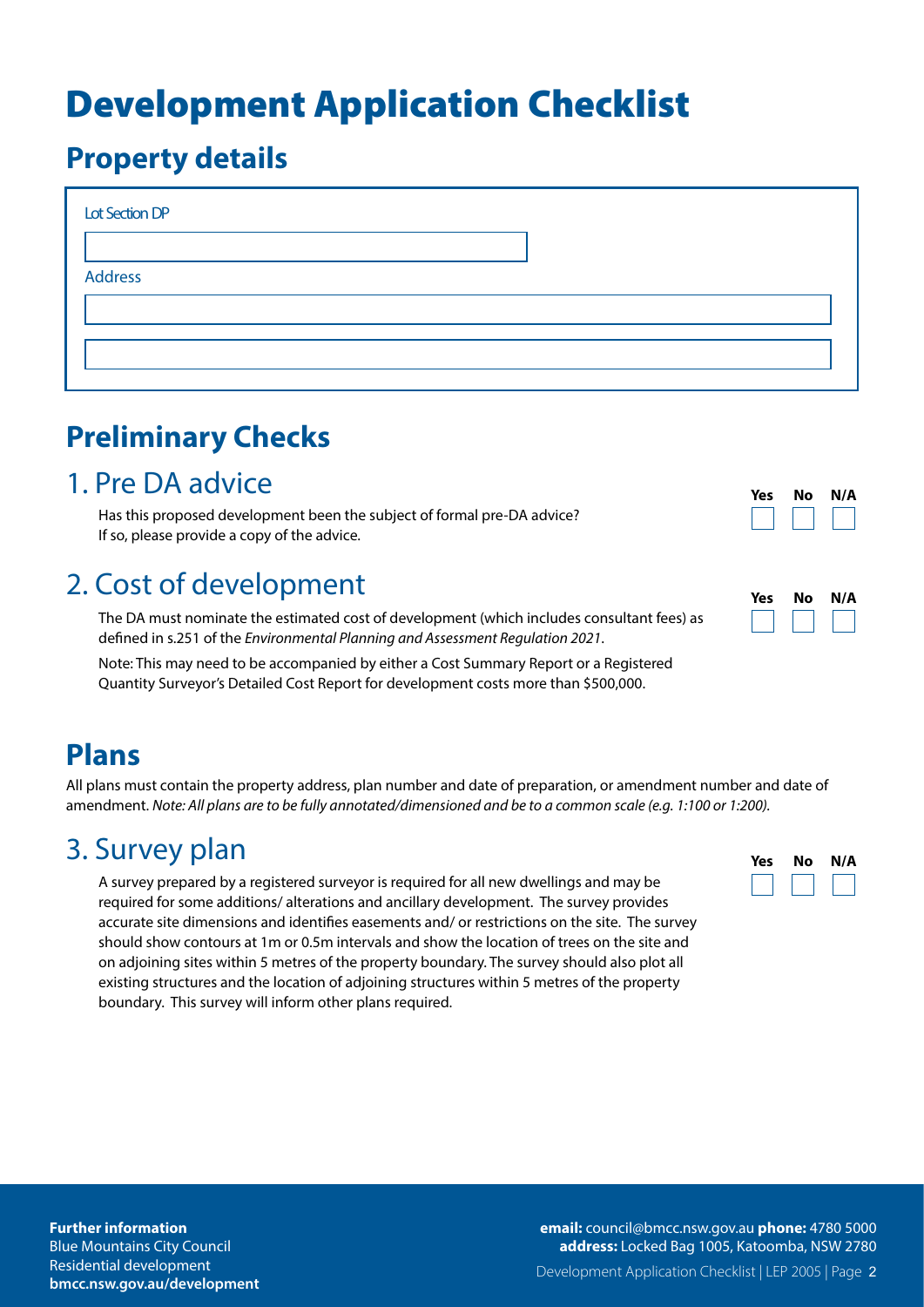#### 4. Site Analysis Plan

The site analysis plan shows all the existing conditions of the site. See cl. 42 and cl. 43 of the LEP 2005 for information on how to prepare a site analysis plan. Minor works such as additions or alterations may incorporate the site analysis plan with the proposed site plan. The plan must contain:

- The location, boundary dimensions, site area, true north point, contours (usually 1m intervals)
- Existing levels of the land in relation to buildings and roads (for land in Protected Area-Escarpment Area show the Relative Levels (RLs) of the highest point of buildings on adjoining land)
- Location and uses of existing buildings and structures, and location of trees/ vegetation, on the site and on adjoining properties (within 5 metres of property boundary)
- Details of any right-of-way or easements
- Access and street features, including roads, poles, footpath, driveway, street trees.
- Zoned boundaries (if site includes more than one zone).
- Location of any Protected Areas located on the site.

#### 5. Proposed site plan

The proposed site plan shows all buildings and structures proposed by this application. The BLDCP provides details of requirements for the proposed site plan in Part B (p.4). The proposed site plan must contain:

- The location of proposed buildings (including extensions or additions to existing buildings or works) and buildings to be demolished. Show setbacks for all new work to the property boundary.
- Proposed driveways, car parking and/or garaging, dimensions and ramp gradients
- Calculations of existing and proposed site coverage.
- Location of waste management areas.
- The location and identity of existing trees and other vegetation for removal and retention.

#### 6. Demolition plan

Where demolition work is proposed. Clearly indicate those structures proposed for demolition. Details of requirements are provided in Part C1.4 (p8) of the BLDCP.

#### 7. Floor Plans

Floor plans must be provided for all new work and clearly indicate:

- The layout of the proposed development on all floors.
- Internal walls/partitions and room names or uses.
- Stated dimensions of existing and proposed work (all proposed works are to be highlighted clearly).
- Proposed use of each room.

#### **Further information**

Blue Mountains City Council Residential development **bmcc.nsw.gov.au/development**



| Yes | No | N/A |
|-----|----|-----|
|     |    |     |



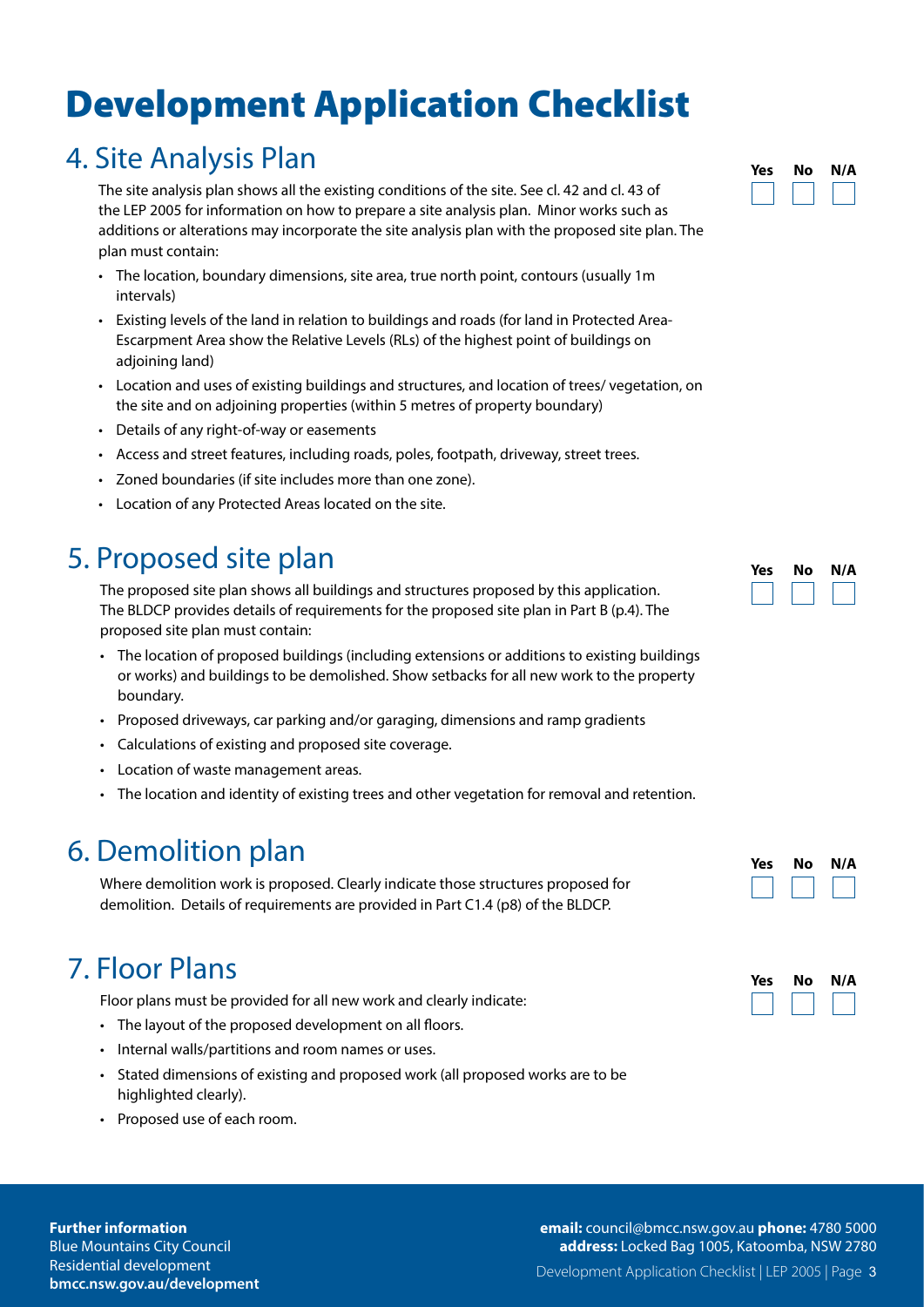#### 8. Elevations and Sections

New external work needs to show all elevations and sections and clearly indicate:

- Natural ground level and any proposed changes to ground level.
- Height of the proposed development from existing ground level to finished floor level(s), ceiling and roof ridge levels.

Note: Building height is defined under LEP 2005 as: "the distance measured in metres vertically from the highest point of the roof to the finished ground level immediately below that point."

#### 9. Cut/ Fill/ Retaining

If cut and/ or fill is proposed, a cut and fill plan with retaining wall detail must be provided.

See cl. 58 of the LEP and Part D1.2.1 of the BLDCP for requirements.

Note: Existing and proposed ground levels, retaining walls and boundary fencing must be shown to Relative Levels (RLs) on the development plans and all elevations and sections. The height of retaining walls is to be shown.

#### 10. Materials and Finishes

Where new external work is proposed; details of external colours, materials and finishes are to be provided.

See cl. 60 and Schedule 2, Part 2 Division 2 (1) Retaining character within the Living Conservation zone of the LEP for further requirements in relation to materials and finishes.

### 11. Shadow Diagrams

For dwellings/ additions/ buildings two (2) or more storeys high, shadow diagrams prepared by an appropriately qualified person have been provided.

See Part C5.4 (p.3) of the BLDCP for requirements. Note that building height in the Living Conservation zone is controlled by Schedule 2 Part 2 Division 1 (1) – Building Height.

### 12. Tree retention/ removal plan

If trees are proposed to be removed as part of the development, including any trees required to be removed to comply with Asset Protection Zones; this needs to be detailed on the plans and may be shown on the proposed site plan. The number and species identification of trees to be removed should be clearly indicated on the plans.

See Part C2.2 (p.4) of the BLDCP for requirements. This can be included on the landscape plan.



| Yes | Nο | N/A |
|-----|----|-----|
|     |    |     |

| <b>Yes</b> | Nο | N/A |
|------------|----|-----|
|            |    |     |

| Yes | Nο | N/A |
|-----|----|-----|
|     |    |     |

**Further information**

Blue Mountains City Council Residential development **bmcc.nsw.gov.au/development** Development Application Checklist | LEP 2005 | Page 4 **email:** council@bmcc.nsw.gov.au **phone:** 4780 5000 **address:** Locked Bag 1005, Katoomba, NSW 2780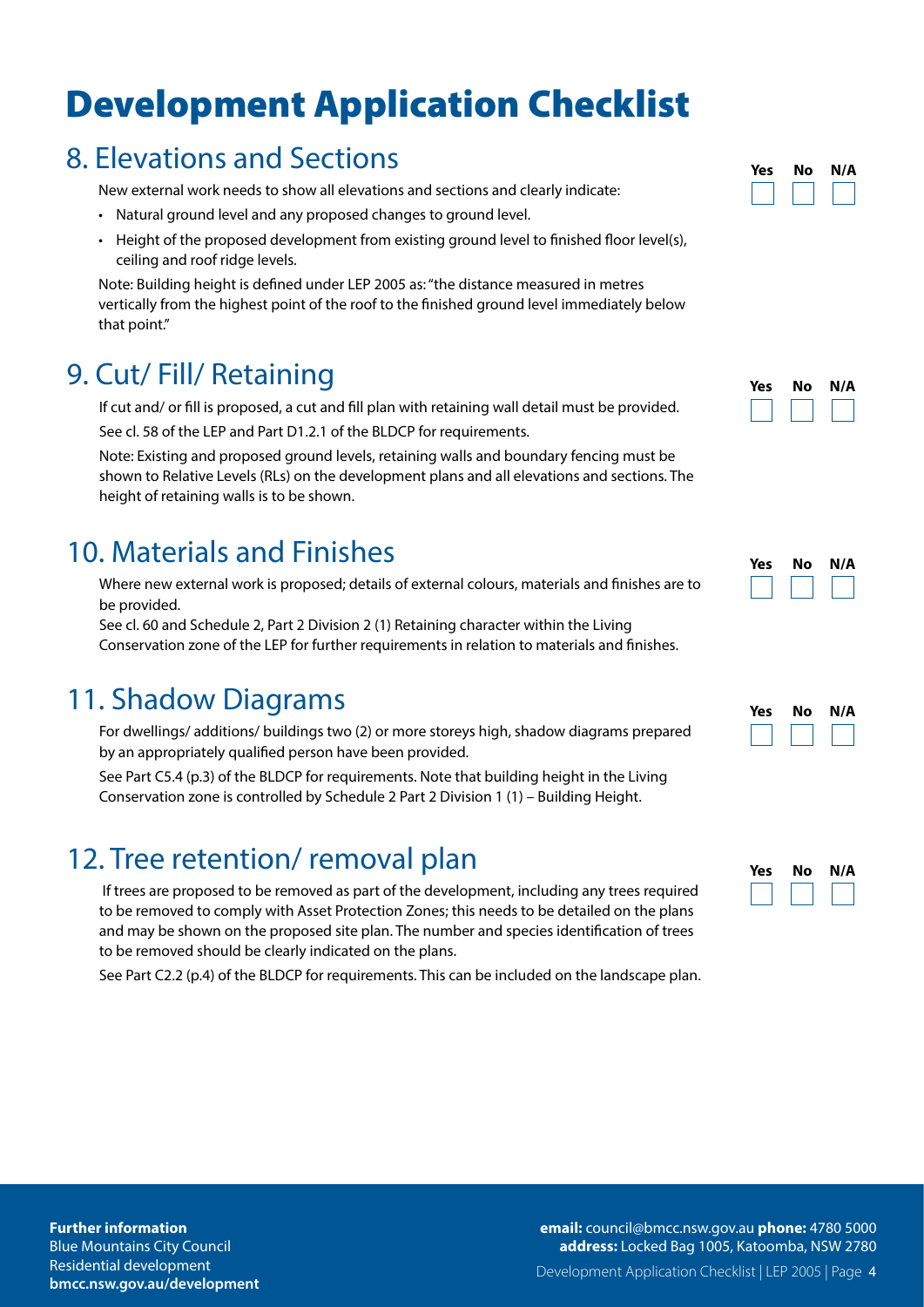#### 13. Detailed landscape plan

Required for all new dwellings and additions and alterations over 50 $\mathrm{m}^2$  in the Living Conservation zone. See Schedule 2 Part 2 Division 2 (2) of LEP 2005 for information on how to prepare a landscape plan. Details of landscaping may be shown on the proposed site plan for minor (alterations and/or additions) works.

- The landscape plan should include pervious area calculations, the location, size and species of existing vegetation affected by the development, including trees, hedges, large shrubs, shrub beds and any areas of natural vegetation.
- Replacement planting for any vegetation which is proposed to be removed.
- A planting plan showing the location and expected size within 10 years of each tree and large shrub.
- A schedule (table) indicating the common name, botanic name, ultimate height and width and planting size (pot size and height), if relying on planting of trees or large shrubs for privacy.
- A planting plan showing location and indicative planting for mid-low shrubs and ground covers.

#### 14. Concept stormwater management plan

All small scale development (>50m $^2$  – 2500m $^2$ ) requires a concept stormwater management plan as required by cl. 57 of the LEP and Part C 1.3 (p.6) of the BLDCP.

For minor works details of stormwater management can be shown on the proposed site plan.

Plans need to identify how the stormwater will be managed on site and where it will be discharged to. The location of water tanks, stormwater drains, pits, pipes, and proposed stormwater treatment devices (such as infiltration trenches or raingardens) is required. Stormwater plan should be consistent with the landscape plan.

#### 15. Services plan

Where new connections are proposed show location of all services and infrastructure. It is recommended that early contact with Sydney Water be made where new connections to reticulated sewer is proposed.

#### 16. Driveway plans

Proposals for driveways on steeper slopes require concept plans which comply with Australian Standard (AS2890.1 2004). Longitudinal sections are required showing existing and proposed RLs and any excavation or filling proposed, including in the road reserve. See Part D1.10 of the BLDCP for details on requirements.

### 17. BASIX documentation

Proposals involving a new dwelling, residential work with an estimated cost exceeding \$50,000, or a swimming pool or spa having a capacity greater than 40kl the BASIX commitments must be shown on the plans, in addition to the BASIX certificate to be submitted.



| Yes | Nο | N/A |
|-----|----|-----|
|     |    |     |

| Yes | No | N/A |
|-----|----|-----|
|     |    |     |
|     |    |     |



| Yes | No | N/A |
|-----|----|-----|
|     |    |     |

#### **Further information**

Blue Mountains City Council Residential development **bmcc.nsw.gov.au/development** Development Application Checklist | LEP 2005 | Page 5 **email:** council@bmcc.nsw.gov.au **phone:** 4780 5000 **address:** Locked Bag 1005, Katoomba, NSW 2780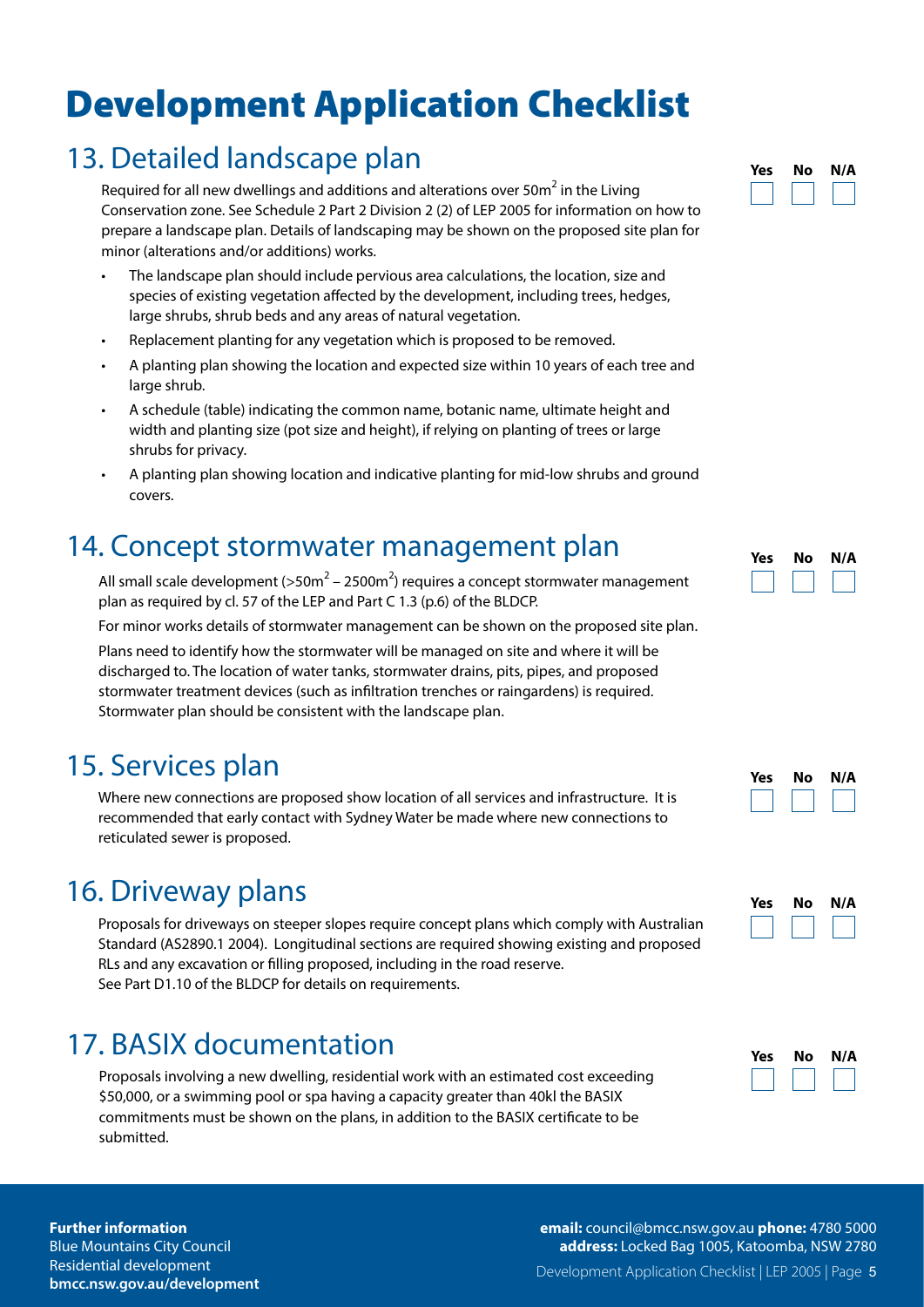#### 18. Erosion and sediment control plan

All work, except for minor additions and development that disturbs less than 50 $m^2$ , must be accompanied by an Erosion and Sediment Control Plan (ESCP) in accordance with cl. 56 of the LEP.

#### Advisory note - structural specifications

These are generally not required at DA stage however it is recommended to undertake early consultation with your engineer in order to ensure that the design will be able to meet the requirements of the relevant Building Code of Australia standards and Australian Standards. (Note: high wind areas and snow loading requirements apply in some parts of the Blue Mountains. Site specific conditions may have bearing on footing design and construction).

#### **Documentation**

Reports and documents which support your development application are required to be submitted in accordance with s.24 of the *Environmental Planning and Assessment Regulation 2021* and in accordance with Councils environmental planning instruments.

#### 19. Statement of environmental effects (SEE)

This report is required for all development applications and must describe:

- The environmental impacts of the development, including impacts on neighboring properties (e.g. privacy/ overshadowing) as well as impacts on the landform, vegetation and storm water.
- How the environmental impacts of the development have been identified. Identify the zoning objectives and any protected areas or heritage items on or adjoining the site.
- The steps to be taken to protect the environment or to lessen the expected harm to the environment. Describe how the development responds to the relevant clauses within the LEP and BLDCP. Include details of how the construction works will be managed and how the site will be managed post development (e.g. vegetation management/ asset protection zones/ waste management).

A table outlining all relevant numerical standards (such as building heights, site coverage, pervious area and setbacks) should be included. The SEE should also cross-reference all plans, reports and studies that are required to be provided with the application.

#### 20. Clause 9A Exceptions to a development standard

If a variation to a development standard within LEP 2005 is proposed, a written justification for contravening the standard must be provided in accordance with the requirements of cl. 9A of the LEP 2005.

See Council's website for a proforma statement: **https://www.bmcc.nsw.gov. au/documents/form-vary-a-development-standard-lep-2005**

| Nο | N/A |
|----|-----|
|    |     |
|    |     |





| Yes | Nο | N/A |
|-----|----|-----|
|     |    |     |

**Further information**

Blue Mountains City Council Residential development **bmcc.nsw.gov.au/development** Development Application Checklist | LEP 2005 | Page 6 **email:** council@bmcc.nsw.gov.au **phone:** 4780 5000 **address:** Locked Bag 1005, Katoomba, NSW 2780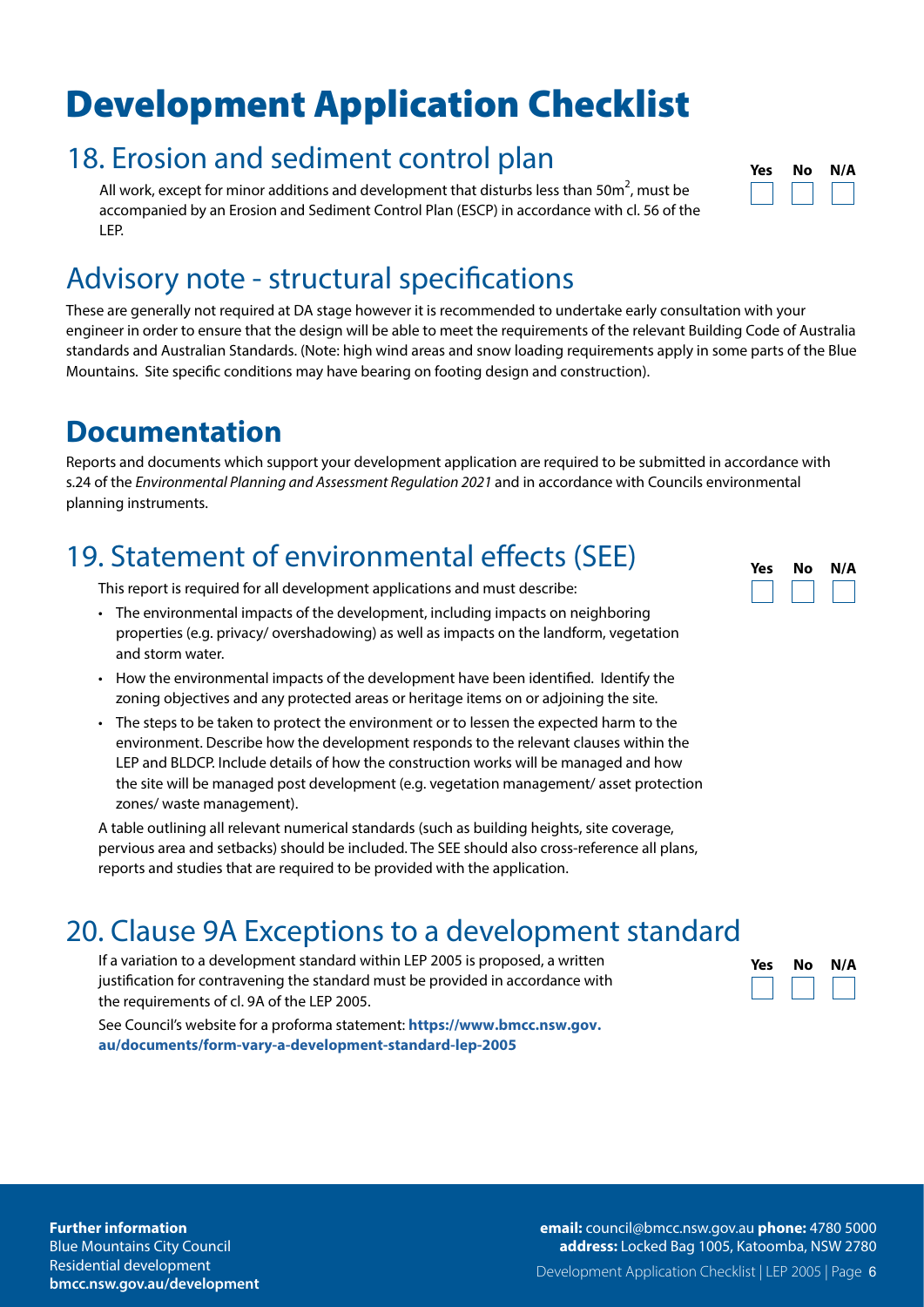#### 21. Other Variations

Any variations proposed to development controls within the BLDCP will require a written justification outlining reasons why the control cannot be achieved but demonstrate how the proposal still complies with the relevant objectives of the BLDCP control. This can be included in the SEE.

Note: Most development standards are located in LEP 2005 and would therefore require a clause 9A variation.

#### 22. Heritage

If the property is a heritage item, a heritage conservation area, or adjoins a heritage item; a heritage impact statement is to be submitted in accordance with cl. 71 of the LEP. Any proposed works on a heritage listed item will require a heritage assessment report to be prepared by a qualified heritage consultant.

See Part C3 (p.6) of the BLDCP for information on what is required to be included in the heritage impact statement. Council also has a guide to heritage assessment for land zoned under LEP 2005 available on the website. **https://www.bmcc.nsw.gov.au/community/**

#### **heritage/local-heritage#guide**

Proposals for minor works; such as additions to the rear or internal works heritage impacts may be addressed within the SEE.

#### 23. Character statement

A detailed assessment of character is required to be provided for development in the Living Conservation zone that comply with the requirements of Schedule 2 Division 2 (1) of the LEP. For minor works and additions this may be included with the SEE.

A character assessment is to include photographs of existing buildings and vegetation on adjoining and adjacent sites and must demonstrate how the proposed development is consistent with and enhances the established character of surround residential area.

#### 24. Bushfire

Any development located on mapped bushfire prone land requires a bushfire assessment report. It is recommended that a bush fire consultant prepare this report if the works are in a high bush fire threat area. In some cases a self-assessment report may sufficient. See RFS website for more information: **https://www.rfs.nsw.gov.au/\_\_data/assets/pdf\_ file/0017/4355/Guidelines-for-Single-Dwelling-Development-Applications.pdf**

### 25. Stormwater management plan

Where new dwellings exceed the maximum site coverage (see Schedule 2 Part 2 cl. 3 of the LEP) a stormwater management plan is to be prepared by a suitably qualified consultant. Details of the recommendations from the stormwater management report are to be shown on the stormwater management plan and site plan and landscape plan.





| Yes | Nο | N/A |
|-----|----|-----|
|     |    |     |

| Yes | No | N/A |
|-----|----|-----|
|     |    |     |

| Yes | No | N/A |
|-----|----|-----|
|     |    |     |

#### **Further information**

Blue Mountains City Council Residential development **bmcc.nsw.gov.au/development** Development Application Checklist | LEP 2005 | Page 7 **email:** council@bmcc.nsw.gov.au **phone:** 4780 5000 **address:** Locked Bag 1005, Katoomba, NSW 2780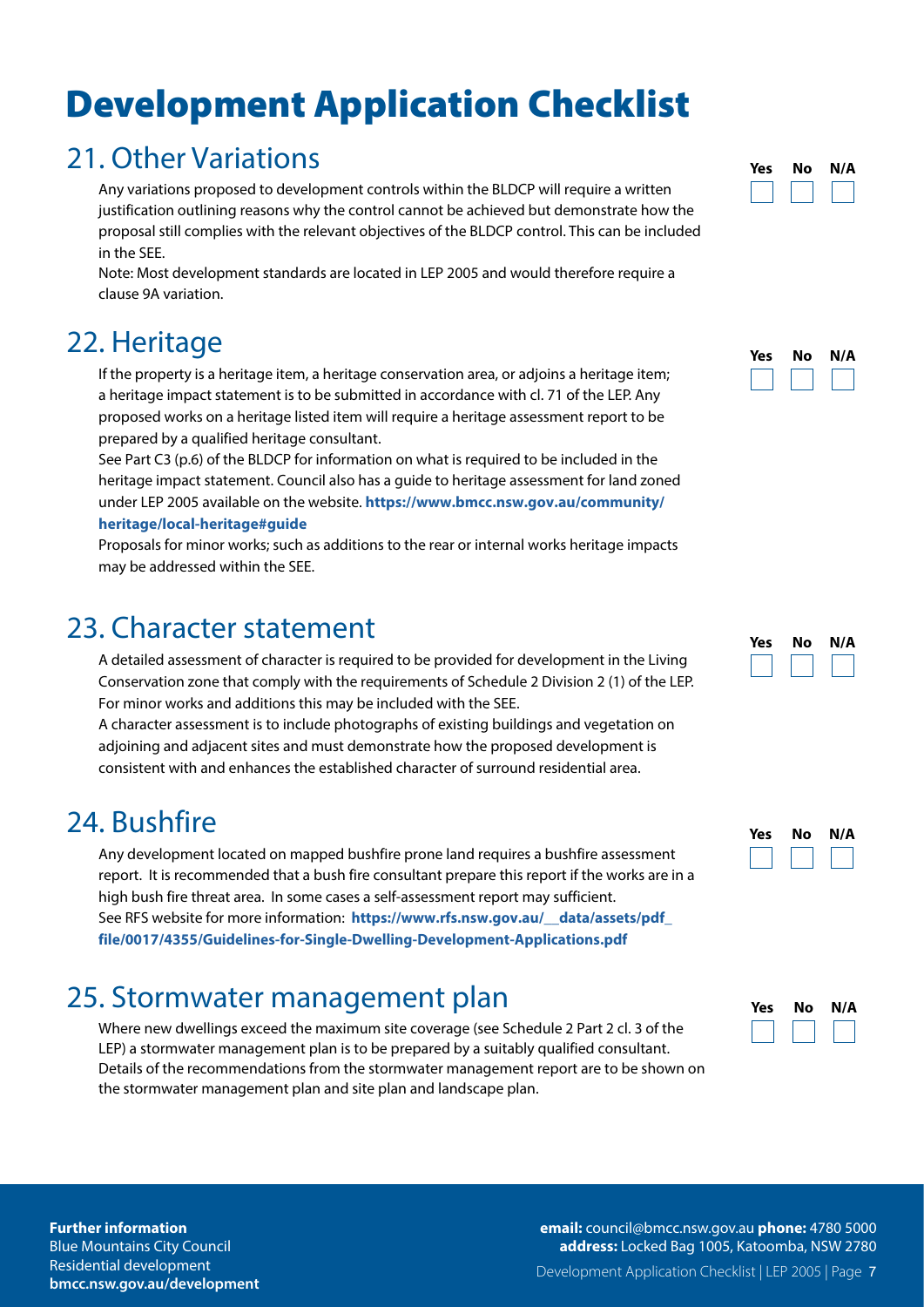#### 26. Flora and fauna report/ Vegetation survey and species inventory

For development where works involve the removal of bushland in areas with intact or modified bushland (scheduled or non-scheduled), high ecological value or mapped environmental constraint areas.

For further information and Council's guide on how to prepare a flora and fauna assessment: **https://www.bmcc.nsw.gov.au/development-controls-for-land-underlep-2015/guides#flora**

#### 27. Arboricultural report

Where the proposed works are likely to have impacts on significant trees.

#### 28. BASIX Certificate

Proposals that involve residential work with an estimated cost exceeding \$50,000, a swimming pool or spa having a capacity greater than 40kl.

#### 29. S3QM certificate

If the development is within the Sydney Drinking Water Catchment, and results in additional building site coverage a S3QM certificate is required in accordance with the State Environmental Planning Policy (Sydney Drinking Water Catchment) 2011. See WaterNSW website for more information: **https://www.waternsw.com.au/waterquality/catchment/development/da**

#### 30. Contamination report

Where the site is listed as contaminated, contains contaminated fill, or had a previous land use that may cause contamination (such as agriculture or horticulture) a contamination investigation is required in accordance with cl. 89 of the LEP and Part C4.3 of the BLDCP.

#### 31. Geotechnical report

Where building works are proposed on steep slopes (>20%), a geotechnical report may be required.

### 32. Weed Management Strategy

Where significant or priority weeds are identified on a development site, a Weed Management Strategy is required in accordance with Part C2.2 and Part I2.1.5 of the BLDCP.

| Yes | Nο | N/A |
|-----|----|-----|
|     |    |     |





| Yes | No | N/A |
|-----|----|-----|
|     |    |     |

| Yes | Nο | N/A |
|-----|----|-----|
|     |    |     |



| <b>Yes</b> | Nο | N/A |
|------------|----|-----|
|            |    |     |

#### **Further information**

Blue Mountains City Council Residential development **bmcc.nsw.gov.au/development** Development Application Checklist | LEP 2005 | Page 8 **email:** council@bmcc.nsw.gov.au **phone:** 4780 5000 **address:** Locked Bag 1005, Katoomba, NSW 2780